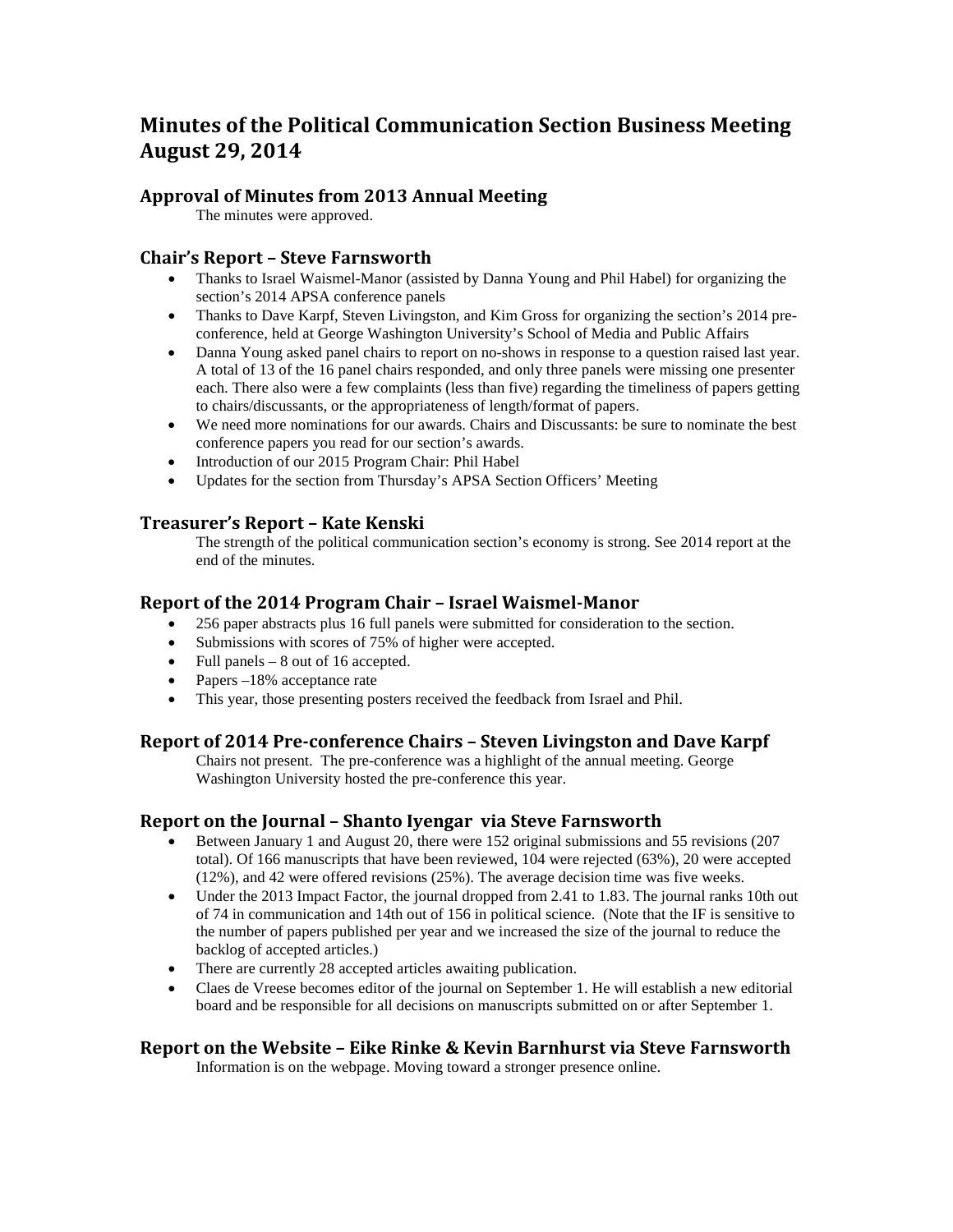### **Report of Nominating Committee – Laura Roselle via Steve Farnsworth**

- Vice-chair: Johanna Dunaway
- Secretary-Treasurer: Danielle Vinson
- At large member of the Executive Committee: Amber Boydstun
- 2016 Program Chair: Danny Hayes
- Joint Publications Committee Chair: Michael Traugott
- Joint Publications Committee Member: Erika Fowler
- Murray Edelman Lifetime Distinguished Career Award Committee: Scott McClurg (chair), Andy Chadwick, Diana Mutz
- Doris Graber Outstanding Book Award Committee: Kate Kenski (chair), Heather Evans, Dave Karpf
- Paul Lazarsfeld Best Paper Award Committee: Ken Rogerson (chair), James Fielder, Deen Freelon
- Timothy E. Cook Best Graduate Student Paper Award Committee: Brian Harrison (chair), Kathleen Searles, Christine Williams

## **Election of Nominees**

Passed.

# **Recognition of 2014 Award Winners**

- **Doris Graber Outstanding Book Award**
	- o Rasmus Kleis Nielsen, "Ground Wars: Personalized Communication in Political Campaigns." (Presented by Thomas Leeper and Andy Chadwick on behalf of committee members Susan Herbst (chair), Thomas Leeper, Andy Chadwick)
- **Paul Lazarsfeld Best Paper Award**
	- o Tali Mendelberg, Christopher F. Karpowitz, and J. Baxter Oliphant. "Gender Inequality in Deliberation: Unpacking the Black Box of Interaction." (Presented by Amber Boydstun on behalf of committee members Sarah Gershon (chair), Major James D. Fielder, Scott McClurg, Amber Boydstun)
- **Timothy Cook Best Graduate Student Paper Award**
	- o Brian E. Weeks, "Feeling is Believing: The Influence of Emotions on Citizens' False Political Beliefs." (Presented by Brian Harrison on behalf of committee members Stephanie E. Burkhalter (chair), Brian Harrison, Joseph Cobetto)
- **David Swanson Career Achievement Award** 
	- o Patricia Moy (Committee members Gianpietro Mazzoleni (chair), David L. Paletz, Lindsay H. Hoffman, Steven Livingston and Magdalena Wojcieszak. The Swanson Award is jointly awarded with our colleagues at ICA every other year).

#### **Old Business**

• **The establishment of a best dissertation award for the section (Kate Kenski, Kathleen Hall Jamieson, Johanna Dunaway, and Erika Fowler) was proposed.** The motion passed.

The Political Communication Outstanding Doctoral Dissertation Award

One outstanding doctoral dissertation award in political communication may be given annually. To be considered for the award, the dissertation research must pertain to some aspect of political communication.

Nominations for the award should be made by the adviser of the dissertation or by a faculty member from the department in which the dissertation was completed. Nominations should explain the precise nature and merits of the work. Eligible dissertations must have been defended successfully in the calendar year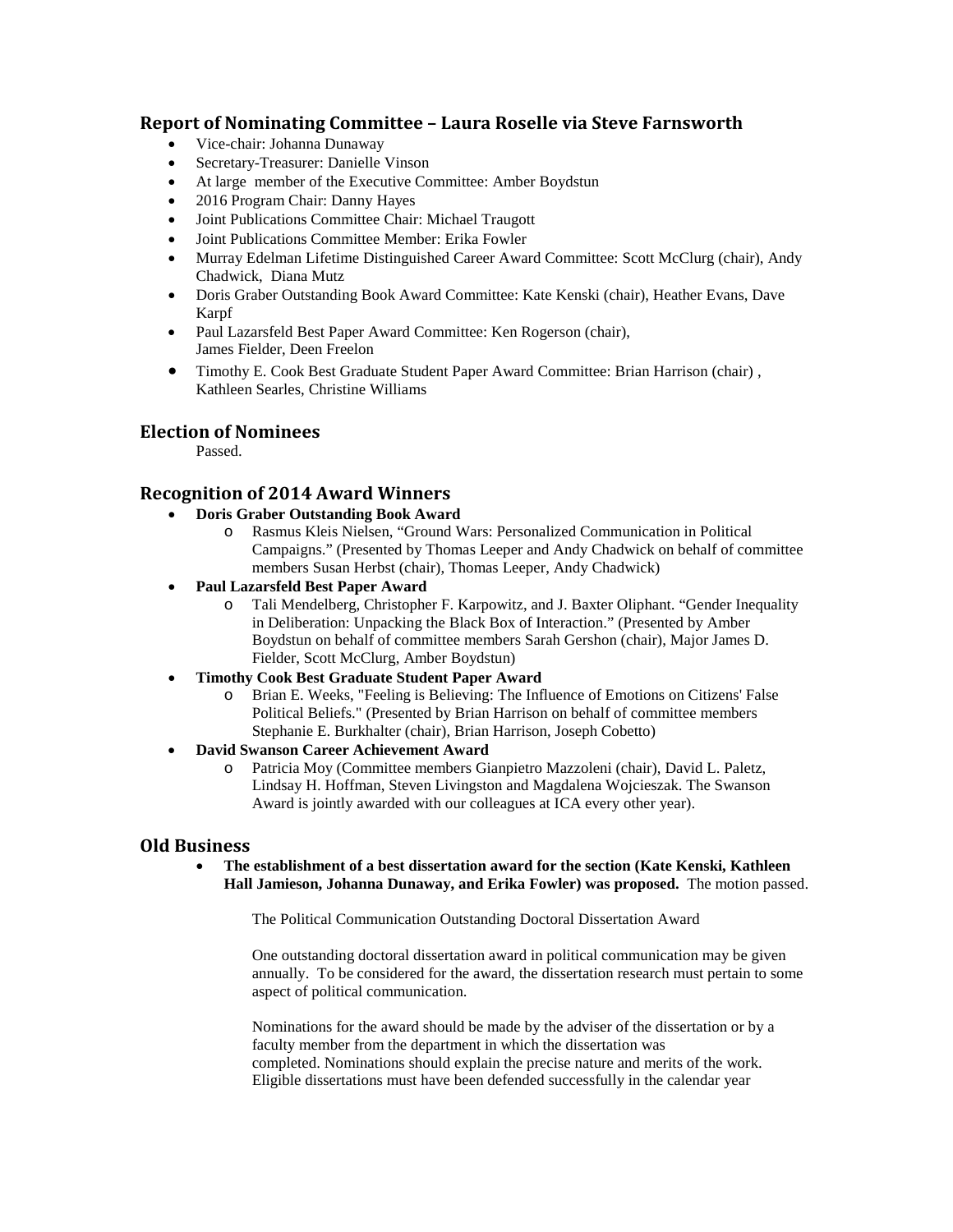preceding the award (e.g., candidates whose degrees were awarded in 2014 will be eligible for the 2015 dissertation award).

Digital copies of the dissertation, abstract of the dissertation (500 words or less), and the nominee's curriculum vita (with current address) should be sent to the chair of the dissertation award committee via email. The chair of the dissertation award committee will collect those materials, along with the faculty recommendation letter, and disseminate them to the other committee members.

The deadline for nomination is March 1. The winner of the award will receive \$200.

## **New Business**

- The possible establishment of an award for best paper published during the previous year in *Political Communication* (Philip Habel).
	- o A committee for the award will be established. Contact Laura Roselle if interested in serving on the committee.
- If interested in serving on nomination committee, please put your name forward.
- Thanks to the current slate of officers and committee members for their service during the past term.
- Installation of the next chair of the section: Travis Ridout.
- Announcement: Reception immediately follows the meeting (Hilton Columbia 4).

#### **Adjourn.**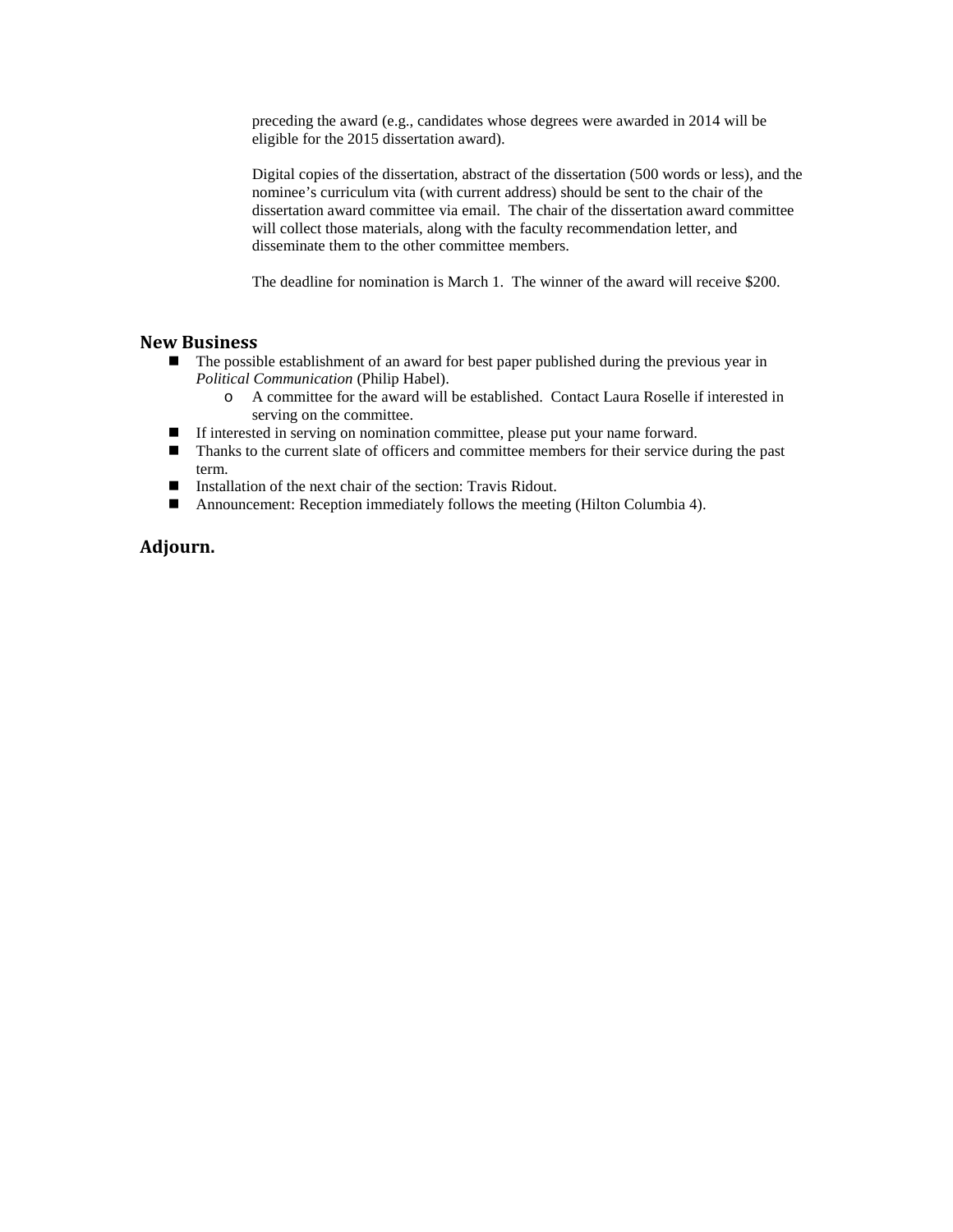## **Treasurer's Report 2014** – **Kate Kenski**

The section's finances are administered by Regina Chavis at APSA. As of April 2011, statements have been available online to the Treasurer. According to APSA, dues collected by APSA on the section's behalf are transferred to the section account on a quarterly basis: January 15th | 1st quarter funds (Oct-Dec)

April 15th | 2nd quarter funds (Jan-Mar)

July 15th | 3rd quarter funds (Apr-Jun)

Oct 15th | 4th quarter funds (Jul-Sep)

Checking Account Balance as of September 1, 2012 was **\$26,444.54.**

Checking Account Balance as of September, 2013 was **\$61,734.79.** NOTE: \$5,745.22 worth of checks had not yet been cashed at time of this balance.

Checking Account Balance as of August 26, 2014 was **\$93,453.03.** NOTE: \$5754.39 worth of checks have not yet been cashed at the time of this balance. In addition, a \$4,000 bill for the preconference is expected.

#### **Available Balance: \$83,698.64**

Fixed Term CD for section as of August 26, 2014: **\$17,227.27**